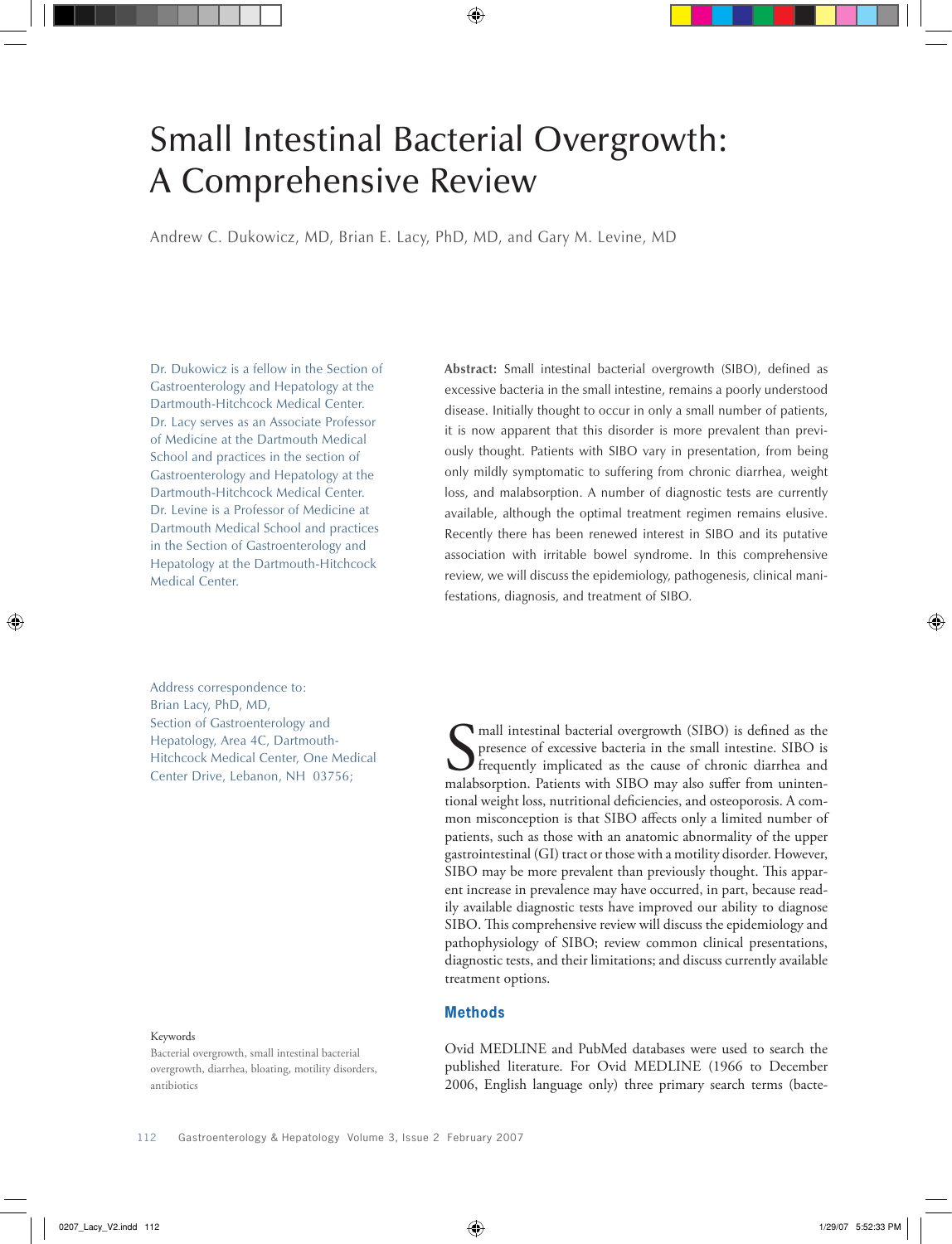rial overgrowth, small intestine overgrowth, and small intestine bacterial overgrowth) were individually coupled with a larger number of secondary search terms (epidemiology, incidence, prevalence, populations at risk, symptoms, pathogenesis, pathophysiology, inflammation, malabsorption, complications, vitamin deficiency, motility disorders, scleroderma, gastroparesis, chronic intestinal pseudo-obstruction, celiac disease, irritable bowel syndrome, renal failure, cirrhosis, alcohol abuse, elderly, aging, diabetes, hypochlorhydria, surgery, malnutrition, diarrhea, evaluation, diagnosis, breath testing, duodenum, jejunum, aspirates, breath tests, lactulose, treatment, antibiotics, rifaximin, tetracycline, metronidazole, ciprofloxacin, amoxicillin/clavulanate, probiotics, duration, resistance). For PubMed (no time limit), a similar search process was followed. All identified articles were then manually searched for other relevant studies. Only published manuscripts are included in this review; abstracts are not included.

# **Definition**

SIBO is defined as a bacterial population in the small intestine exceeding 105 –106 organisms/mL.1,2 Normally, less than 103 organisms/mL are found in the upper small intestine, and the majority of these are Gram-positive organisms.3 In addition to the absolute number of organisms, the type of microbial flora present plays an important role in the manifestation of signs and symptoms of overgrowth.4 For example, a predominance of bacteria that metabolize bile salts to unconjugated or insoluble compounds may lead to fat malabsorption or bile acid diarrhea. In contrast, microorganisms that preferentially metabolize carbohydrates to short-chain fatty acids and gas may produce bloating without diarrhea because the metabolic products can be absorbed. Gram-negative coliforms, such as *Klebsiella* species, may produce toxins that damage the mucosa, interfering with absorptive function and causing secretion, thereby mimicking tropical sprue.

# **Prevalence**

An extensive literature search was unable to identify a study evaluating the incidence of SIBO in healthy volunteers. Only limited data are available regarding the prevalence of SIBO in healthy populations. In a study of 294 nonhospitalized older adults in which 34 younger adults (mean age 33.6 years) served as healthy controls, the prevalence of SIBO, as determined by glucose breath test, was 5.9% in the control group versus 15.6% in the older group.5 A study of healthy older adults from Japan (mean age 74.7 years) found no patient with SIBO using a glucose breath test;<sup>6</sup> an Australian study detected SIBO from duodenal aspirates in 0% of healthy controls (mean age 59), although 13% were positive for SIBO using a lactulose breath test.7 Healthy elderly volunteers from the United Kingdom had a 14.5% prevalence rate for SIBO based on a positive glucose breath test.<sup>8</sup> Finally, in a study of 111 patients with irritable bowel syndrome (IBS), 20% of healthy age- and sex-matched controls were found to have an abnormal lactulose breath test suggestive of SIBO.<sup>9</sup> In summary, although data are limited, the prevalence rates of SIBO in young and middle-aged adults appear to be low, whereas prevalence rates appear to be consistently higher in the older patient (14.5–15.6%); these rates, however, are dependent upon the diagnostic test used (see below).

## **Pathogenesis**

SIBO develops when the normal homeostatic mechanisms that control enteric bacterial populations are disrupted. The two processes that most commonly predispose to bacterial overgrowth are diminished gastric acid secretion and small intestine dysmotility. Disturbances in gut immune function and anatomical abnormalities of the GI tract also increase the likelihood of developing SIBO. Once present, bacterial overgrowth may induce an inflammatory response in the intestinal mucosa, further exacerbating the typical symptoms of SIBO. Although not universally seen,<sup>10</sup> overgrowth of small bowel intestinal flora may result in microscopic mucosal inflammation. Analysis of small bowel biopsies in elderly patients with bacterial overgrowth revealed blunting of the intestinal villi, thinning of the mucosa and crypts, and increased intraepithelial lymphocytes, all of which reversed with antibiotic treatment.<sup>11</sup>

# *Gastric Acid*

Gastric acid suppresses the growth of ingested bacteria, thereby limiting bacterial counts in the upper small intestine. Diminished acid production (hypochlorhydria) is a risk factor for SIBO, and can develop after colonization with *Helicobacter pylori* or as a consequence of aging.<sup>12-14</sup> Interestingly, bacterial overgrowth can lead to a false positive *H. pylori* diagnosis using urea-based testing given the presence of urease-positive bacterial strains.<sup>15</sup> Inhibition of acid secretion via histamine type 2 receptor blockers (H2RAs) or proton-pump inhibitors (PPIs) may predispose to SIBO, although conflicting results are found in the published literature. Treatment with H2RAs led to SIBO in 18 adult patients, as measured by bile acid breath tests and jejunal aspirates.<sup>16</sup> A prospective study of 47 outpatients treated with either omeprazole (20 mg/day) or cimetidine (800 mg/day) found that bacterial overgrowth was present in 53% of patients who received omeprazole,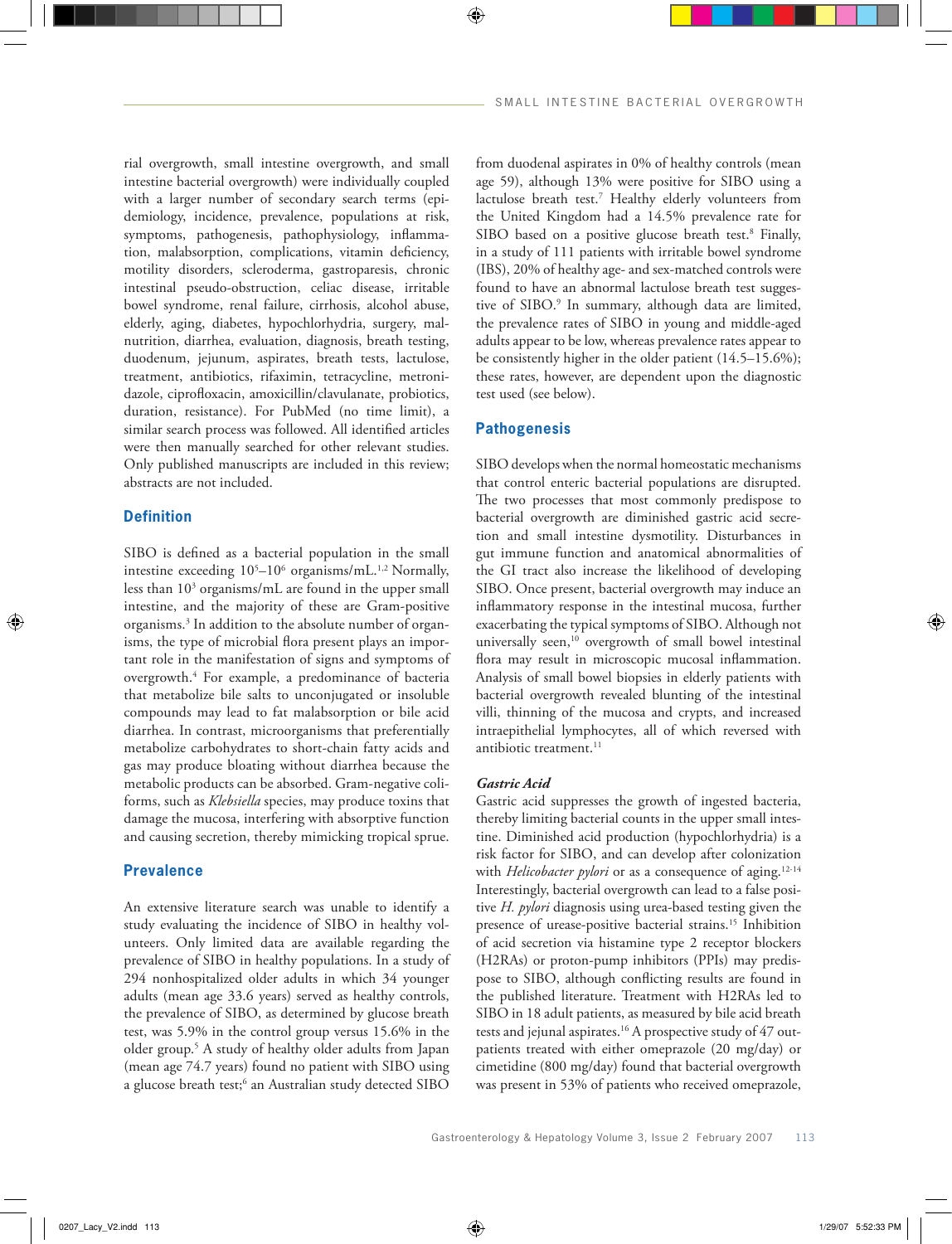compared to 17% who received cimetidine ( $P$ <.05).<sup>17</sup> Twenty patients treated with 4 weeks of omeprazole had a significant increase in duodenal bacterial counts (compared to baseline) as measured by endoscopic aspirate.<sup>18</sup> These disparate results may represent a true medication effect or, alternatively, reflect the small number of patients studied and differences in assay techniques.

## *Motility Disorders*

Normal GI motility involves a complex, tightly coordinated series of events designed to move material through the GI tract. During periods of fasting, a migrating motor complex (MMC) develops approximately every 90–120 minutes to sweep residual debris through the GI tract. Several studies have demonstrated that abnormalities in the MMC may predispose to the development of SIBO.19-21 Postprandial peristalsis includes irregular, high-amplitude contractions in the stomach (to assist with trituration and gastric emptying).<sup>22</sup> Gastroparesis, a chronic disorder of delayed gastric emptying, can develop secondary to long-standing diabetes, connective tissue disorders, a prior viral infection, and ischemia.23 Impaired gastric peristalsis can lead to SIBO due to stasis of food and bacteria in the upper GI tract.

Small bowel motility disorders also predispose to the development of SIBO, because bacteria may not be effectively swept from the proximal bowel into the colon. Disruption of the MMC is associated with bacterial overgrowth in an experimental model.<sup>24</sup> Patients with cirrhosis and portal hypertension (compared to patients without portal hypertension) had retrograde pressure waves in the proximal duodenum, clustered contractions, and abnormalities of the MMC leading to a greater prevalence of SIBO.<sup>25</sup> Patients with chronic renal failure have neuropathic-like motor abnormalities in the small intestine and are more likely to develop bacterial overgrowth.26 Neuropathic processes, such as chronic intestinal pseudo-obstruction (CIP), and myopathic processes, such as scleroderma and polymyositis, are likely to be associated with SIBO.<sup>27</sup> In a small group of systemic sclerosis patients with greater than 105 colony-forming units/µL via duodenal aspiration, 7 out of 8 patients had positive lactulose breath tests.28 Other conditions that affect small bowel motility, which predispose patients to develop SIBO, are shown in Table 1.

# *Structural Abnormalities of the GI Tract*

Structural abnormalities in the GI tract provide an ideal environment for bacterial colonization and overgrowth. GI tract surgeries that create a blind loop (eg, a Billroth II procedure or a Roux-en-Y anastomosis; Figures 1 and 2) predispose to bacterial stasis and overgrowth due to abnormal motility and ineffective clearance of retained

Table 1. Risk Factors for the Development of Small Intestinal Bacterial Overgrowth

#### **• Structural/Anatomic**

- Small intestine diverticula
- Small intestine strictures (radiation, medications, Crohn's disease)
- Surgically created blind loops
- Resection of ileocecal valve
- Fistulas between proximal and distal bowel
- Gastric resection
- • **Motility Disorders**
	- Gastroparesis
	- Small bowel dysmotility
	- Celiac disease
	- Chronic intestinal pseudo-obstruction
- **Irritable Bowel Syndrome**
- **Metabolic Disorders**
	- Diabetes
	- Hypochlorhydria
- **Elderly**
- **Organ System Dysfunction**
	- Cirrhosis
	- Renal failure
	- Pancreatitis
	- Immunodeficiency states
	- Crohn's disease
	- Celiac disease
	- Malnutrition
- **Medications**
- Recurrent antibiotics
- Gastric acid suppression

food and secretions.29 Patients who have undergone jejunoileal bypass, an end-to-side enteroenteric anastomosis, or the creation of a Koch distal ileal pouch, are also at risk to develop SIBO.

Small bowel diverticula occur in approximately 1–6% of the population, based on autopsy studies and a variety of radiographic studies. They are generally incidental, asymptomatic, and small in size.<sup>30</sup> However, large duodenal and jejunal diverticula can harbor bacteria and lead to symptoms of SIBO. Strictures of the small intestine, which can develop after surgery, after radiation, in association with Crohn's disease, or secondary to medication use, also predispose to the development of SIBO.<sup>31</sup> Finally, resection of the ileocecal valve increases the risk of developing SIBO, because retrograde movement of bacteria from the colon into the small intestine can now readily occur. One study of Crohn's patients found that resection of the ileocecal valve significantly increased the prevalence of SIBO from 18% to 30%.32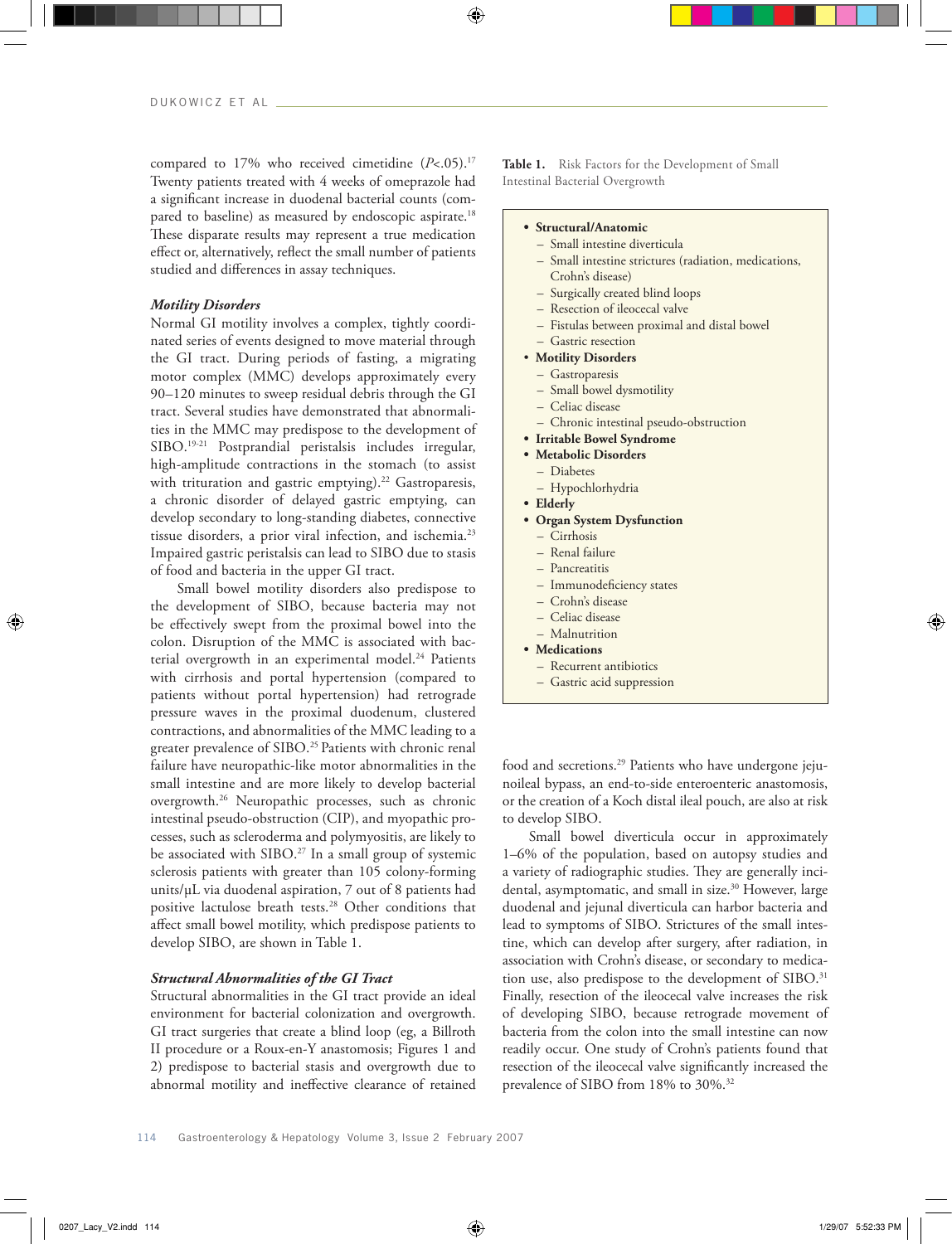

Figure 1. Billroth II anatomy that may predispose some patients to small intestinal bacterial overgrowth.

Reproduced with permission from Lawrence PF, editor. Essentials of general surgery. Philadelphia[PA]: Lippincott Williams & Wilkins; 2005. p 262.

# *Immune Function*

Patients who are immunodeficient, whether due to an abnormal antibody response or T-cell response, are prone to bacterial overgrowth.33 Patients with SIBO (compared to those with normal jejunal aspirates) were more likely to have abnormalities in intestinal mucosal immunity (evidenced by increased luminal immunoglobulin A [IgA] concentrations and lamina propria IgA plasma cell counts).34,35 Patients with deficiencies in humoral or cellular immunity do not appear to be predisposed to SIBO, as they have normal intestinal microflora.<sup>36,37</sup>

# **Populations at Risk**

SIBO can develop in a variety of patient populations (Table 1). Risk factors are reviewed below, along with a discussion of the prevalence of SIBO in these specific situations, where data are available. A review of the literature failed to identify any study evaluating the incidence of SIBO in specific populations.

#### *Irritable Bowel Syndrome*

There is a significant amount of interest on the possible role of SIBO in the generation of IBS. Many IBS symptoms are nonspecific (bloating, distention, cramping, abdomi-



Figure 2. Roux-en-Y anastomosis that may predispose some patients to small intestinal bacterial overgrowth.

Reproduced with permission from Lawrence PF, editor. Essentials of general surgery. Philadelphia[PA]: Lippincott Williams & Wilkins; 2005. p 265.

nal discomfort) and can mimic symptoms of SIBO.<sup>38</sup> In an uncontrolled study, Pimentel and colleagues found that 78% of 202 patients who met the Rome I criteria for IBS had an abnormal lactulose breath test suggestive of SIBO.<sup>39</sup> A blinded, randomized study found that 84% of patients who met Rome I criteria for IBS had an abnormal lactulose breath test consistent with SIBO, compared to 20% of healthy volunteers,<sup>9</sup> while another group reported a prevalence rate of 65% in 98 consecutive IBS patients.40 In contrast, other research groups have failed to replicate these interesting findings. In 85 consecutive patients meeting the Rome II criteria for IBS, none had SIBO using glucose breath testing;<sup>41</sup> Walters and Vanner reported that only 10% of their IBS patients (Rome II criteria) had SIBO using the lactulose breath test.<sup>42</sup>

Given these widely discordant results, there is considerable debate in the scientific community about the potential relationship between IBS and SIBO. Delayed transit, disordered motility, or abnormalities in the MMC, all of which can occur in IBS patients, could potentially predispose these patients to SIBO.<sup>36,43</sup>

# *Metabolic Disorders*

.

Long-standing and poorly controlled diabetes can injure the enteric nervous system leading to disordered GI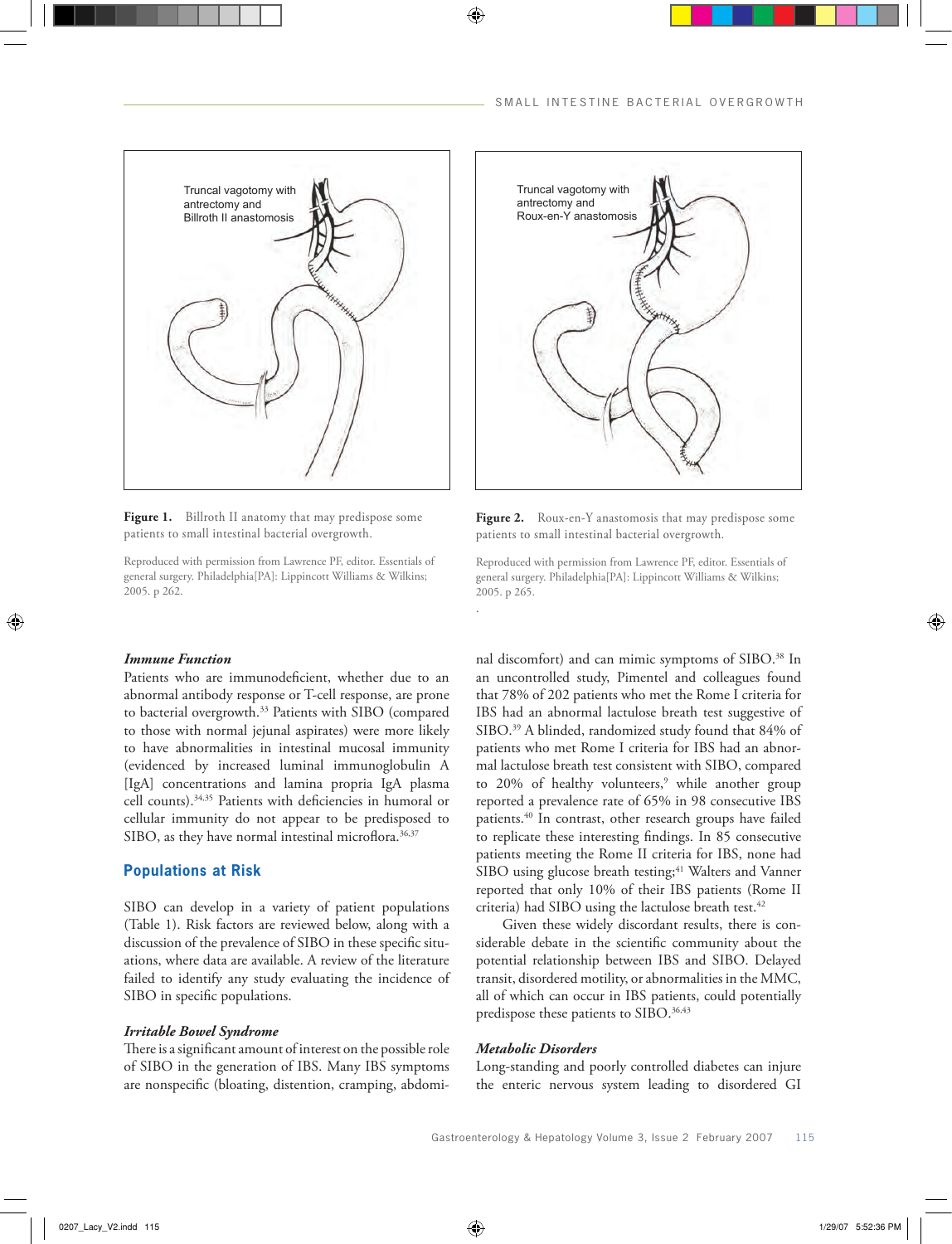motility. Diabetic gastroparesis and neuropathic small bowel motility disorders are both associated with SIBO (see above). A recent study found that SIBO was present in 43% of diabetic patients with chronic diarrhea, and 75% had a significant improvement in their symptoms after being treated with antibiotics.<sup>44</sup> Additionally, in a group of 82 diabetic patients, of those who had carbohydrate malabsorption on an oral glucose tolerance test, 75% were diagnosed with SIBO.45

## *Aging*

Mitsui and colleagues, using a glucose breath test, found that 33% of disabled older adults had SIBO.6 Parlesak and coworkers, also using a glucose breath test, showed that 15.6% of older, nonhospitalized adults had SIBO;<sup>5</sup> Lewis and associates reported similar data (14.5%).<sup>8</sup> Although it is commonly believed that SIBO develops in the elderly because of age-associated decline in GI tract motility, most studies have not shown a significant decrease in GI motility with aging.<sup>46,47</sup> Rather, other pathophysiologic processes likely play a role, including medications and agents that slow GI motility, a decline in mobility, the onset of new diseases (eg, diabetes), dietary changes that lead to malnutrition, and changes in gut immune function.

## *Celiac Disease*

Long-standing celiac disease can disturb gut motility, leading to small intestine dysmotility.<sup>48</sup> A study of 15 celiac patients with persistent symptoms despite adherence to a strict gluten-free diet found that 66% had bacterial overgrowth on lactulose breath testing.49 All of these patients noted a resolution of their symptoms after being treated for bacterial overgrowth.

#### *Chronic Diarrhea*

A recent study evaluated the role of SIBO in 87 consecutive patients with chronic diarrhea. All patients underwent extensive testing to exclude structural, metabolic, inflammatory, and acute infectious processes. In addition, celiac disease and inflammatory bowel disease were ruled out by both laboratory and endoscopic testing. The authors reported that SIBO was present in 33% of the patients using small bowel culture, compared to 0% in healthy controls.7

# *Other Organ Dysfunction*

GI symptoms are common in patients with renal failure and include nausea, early satiety, bloating, and abdominal pain. Although often attributed to uremia, these symptoms may reflect altered gut motility and SIBO. A study of 22 patients with chronic renal failure found that 50% had evidence of a neuropathic motility disorder, as measured

Table 2. Symptoms Associated With Bacterial Overgrowth

- Abdominal pain/discomfort
- Bloating
- Abdominal distension
- Diarrhea
- Flatulence
- Weakness

by antroduodenojejunal manometry.<sup>25</sup> SIBO was more prevalent in patients with neuropathic motility disorders (55%) compared to those without (18%; *P*=.07).

Surgically induced obstructive jaundice can lead to bacterial overgrowth and increased bacterial translocation from the GI tract in laboratory animals.<sup>50</sup> Clinical studies have shown that patients with advanced liver disease are more likely to have abnormalities in gut motility compared to those with lower Child-Pugh scores.<sup>24,51,52</sup> These include abnormalities in the MMC and an increase in the frequency of clustered contractions—both of which may promote bacterial stasis and the development of SIBO—in 31–68% of patients.53-56 SIBO does not appear to be an independent risk factor for liver injury, however.

Recent animal studies have demonstrated that acute pancreatitis can alter the MMC57 and that acute necrotizing pancreatitis disturbs the jejunal MMC leading to SIBO.<sup>58</sup> A study of 35 patients with chronic pancreatitis and pancreatic insufficiency found that 34% had SIBO, as determined by a glucose breath test.<sup>59</sup>

Chronic alcohol use may predispose patients to SIBO. A study from Sweden compared 22 alcoholics with epigastric pain and nausea to 12 nonalcoholic patients with dyspeptic symptoms.<sup>60</sup> Using both gastric and duodenal biopsies and aspirates, bacterial overgrowth was identified in 90% of alcoholics compared to 50% of controls (*P*<.01). Of note, 7 of the control patients had used acid suppressants, which may explain the high rate of bacterial overgrowth in the control population.

Finally, antibiotics can alter the normal balance of gut flora leading to changes in the population of bacteria within the GI tract. No prospective studies in this area were identified in the literature.

# **Clinical Manifestations**

Symptoms of SIBO are nonspecific and include bloating, abdominal distension, abdominal pain or discomfort, diarrhea, fatigue, and weakness. The frequency and severity of symptoms likely reflect both the degree of bacterial overgrowth along with the extent of mucosal inflamma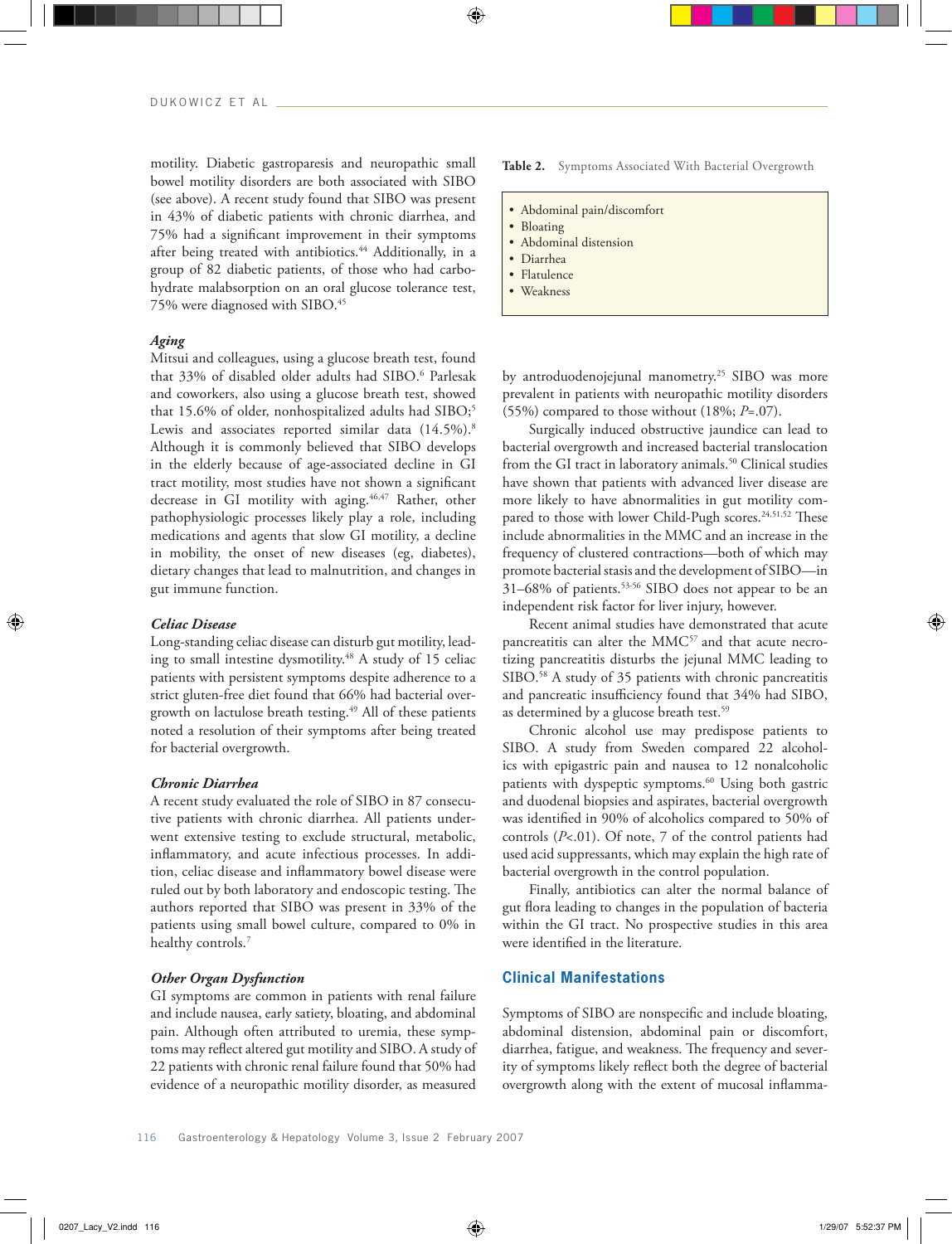tion. However, symptoms may also reflect the underlying cause of SIBO (eg, small bowel dysmotility). Other symptoms can reflect complications of SIBO, including malabsorption, nutritional deficiencies, and metabolic bone disorders (Table 2).<sup>61</sup> The nonspecific nature of these complaints makes SIBO difficult to distinguish clinically from other disease entities, such as IBS, lactose intolerance, or fructose intolerance. No study has evaluated the specificity of these symptoms; therefore, objective testing is recommended.

# **Complications**

Complications of SIBO range from mild, including diarrhea and minimal vitamin deficiencies, to severe, including malabsorption and neuropathies due to fat-soluble vitamin deficiencies. The nutritional consequences of SIBO result from maldigestion and malabsorption of nutrients in the intestinal lumen (Table 3).<sup>62</sup> The latter occurs secondary to microscopic damage to the small intestinal mucosa which diminishes the absorptive capacity of the microvilli.

Fat malabsorption occurs as a result of bacterial deconjugation of bile salts. In addition, free bile acids are toxic to the intestinal mucosa, resulting in mucosal inflammation and malabsorption.<sup>63,64</sup> Deconjugated bile salts are reabsorbed in the jejunum rather than the ileum, leading to impaired micelle formation, fat malabsorption, and deficiencies in fat-soluble vitamins (A, D, E, and K). Fortunately, symptoms rarely develop; however, in severe cases night blindness (vitamin A), osteomalacia and tetany due to hypocalcemia (vitamin D), prolonged prothrombin times (vitamin K), or neuropathy, retinopathy, and impairments in T-cell function can occur.<sup>59</sup>

Carbohydrate malabsorption develops as a result of premature breakdown of sugars by bacteria in conjunction with decreased disaccharidase activity secondary to disruption of the intestinal brush border.<sup>65</sup> Protein malabsorption can occur because of digestion by bacteria, whereas protein-losing enteropathies can develop as a result of mucosal damage.<sup>66</sup>

A common complication of bacterial overgrowth is cobalamin (vitamin  $B_{12}$ ) deficiency. Patients with normal intestinal enteric flora rely on gastric intrinsic factor to bind to vitamin  $B_{12}$  to permit absorption in the ileum. An animal model of SIBO demonstrated competitive uptake of vitamin  $B_{12}$  by bacteria (especially aerobes).<sup>67</sup> Human subjects with atrophic gastritis and bacterial overgrowth absorbed significantly less protein-bound vitamin  $B_{12}$ compared to controls, although this was reversed with antibiotic therapy.68 Folate levels can be normal but frequently are elevated due to increased synthesis of folate by small bowel bacteria.<sup>69,70</sup>

**Table 3.** Clinical Manifestations of Small Intestinal Bacterial Overgrowth

- Weight loss
- Steatorrhea
- Vitamin/mineral deficiency – Fat-soluble vitamins (A, D, E, K)
	- $-$  Vitamin  $B_{12}$
	- Iron
- Vitamin excess
- Folate
- Hypoproteinemia/hypoalbuminemia
- Decreased xylose absorption

# **Diagnosis**

The diagnosis of SIBO is controversial. There is substantial disagreement in the literature regarding which test is the most appropriate in either the clinical or research setting. Two tests are commonly employed: bacterial culture and breath tests.

The most direct method of assessing the bacterial population is to perform anaerobic and aerobic colony counts of small bowel luminal contents;<sup>2</sup> however, this method is saddled with several technical hurdles. First, the small bowel must be intubated. In years past, a long tube was passed under fluoroscopic guidance and fluid aspirated through the tube. Today, few diagnostic centers use this cumbersome, time-consuming method, and instead, a catheter is passed into the distal duodenum through an endoscope and fluid aspirated for culture. The cost of endoscopy, as well as its low but measurable risk, makes this approach less than ideal. Second, many bacterial species do not grow in routine culture media, and quantitative culture may underestimate the bacterial population. Third, there are multiple problems inherent in performing this procedure including contamination of the endoscope and catheter as the instrument is passed through the GI tract, difficulty aspirating a sufficient sample, and insufflation of air into the lumen, which prevents accurate sampling. Finally, regardless of which approach is used to culture luminal contents, prompt and proper specimen handing poses yet another hurdle.

The challenges of directly measuring small bowel bacterial contamination led to the development of several indirect tests to diagnose SIBO.<sup>71</sup> Breath testing is now the predominant method to evaluate patients for potential overgrowth because of its simplicity, safety, and lack of invasiveness. These methods all rely on the modification of a substrate by bacteria. The substrate most commonly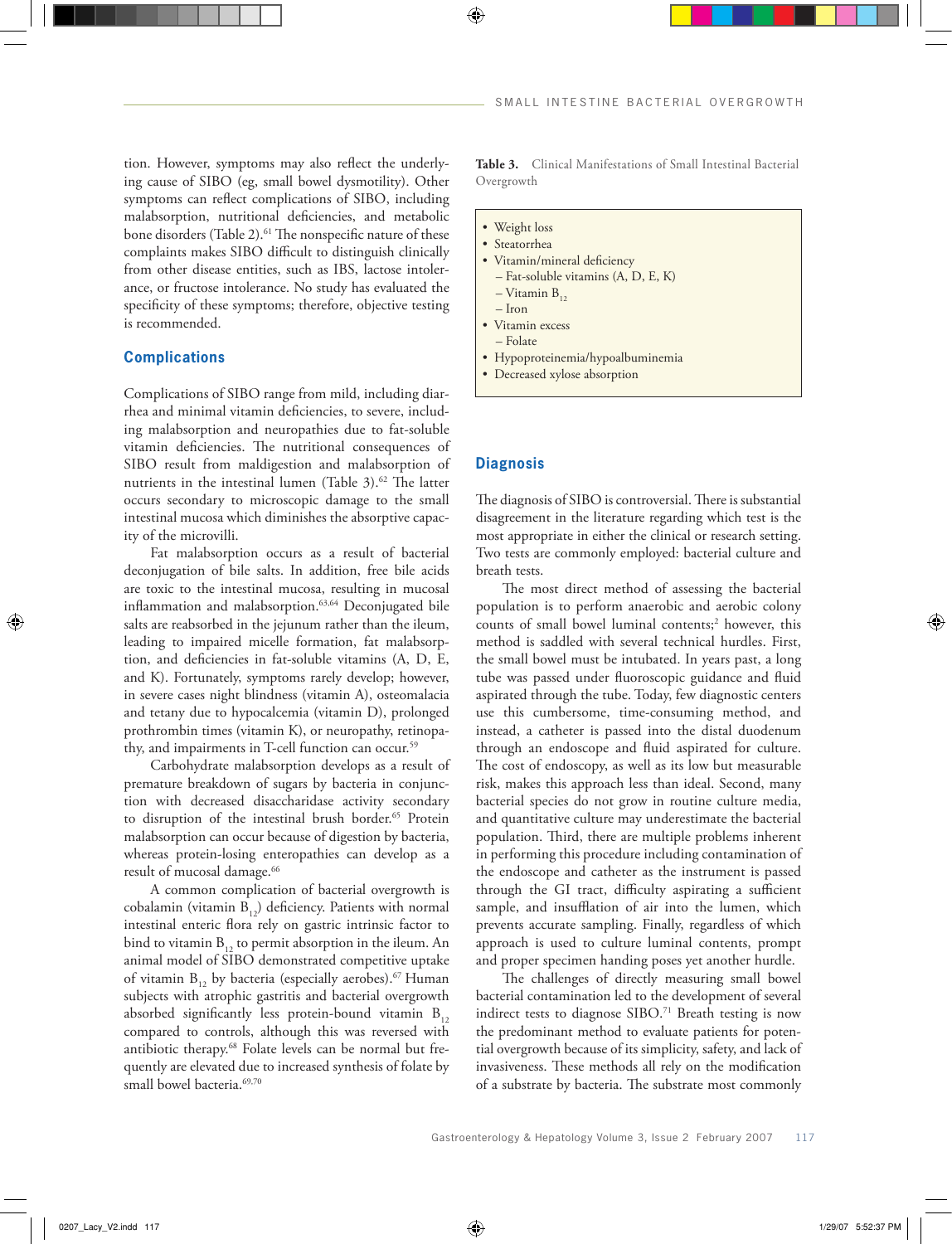

Figure 3. Lactulose breath test in a patient without evidence of small intestinal bacterial overgrowth.



Figure 4. Lactulose breath test in a patient with small intestinal bacterial overgrowth—note the elevated fasting hydrogen level and subsequent rise greater than 20 ppm.

used is a readily metabolized carbohydrate, such as lactulose, glucose, sucrose, or xylose. Complex carbohydrates, such as rice, are neither sensitive nor specific.<sup>72</sup> Other investigators have used bile salt cogeners as substrates for bacterial modification; however, these are less sensitive and specific when compared to xylose.73

All breath tests rely on the recovery and quantification of an exhaled gas produced by the bacterial metabolism of the ingested substrate. The development of inexpensive, commercially available gas chromatographs to measure exhaled hydrogen and/or methane has led to the widespread use of breath testing for the diagnosis of bacterial overgrowth.

Another method of breath sample analysis utilizes substrates such as xylose or glycocholic acid labeled with  $13C$  and  $14C$  isotopes followed by mass spectrographic or scintillation counting of breath samples for isotopic  $CO<sub>2</sub>$ <sup>74-76</sup> Obviously, <sup>14</sup>C-labeled substrates are not appropriate for testing children and pregnant women. The use of a bile salt cogener, 75Se homocholic-tauro acid, has been proposed but is expensive and not proven to be of value.<sup>77</sup>

There are several points that deserve mention regarding the accuracy and utility of breath testing. First, there is no consensus regarding a gold standard for diagnosing SIBO. Most experts advocate bacterial culture as the benchmark; however, as noted, there are multiple problems inherent to this technique. Second, several substrates have been studied, but none has been identified as being superior to another. Third, differences in bacterial flora among patients can determine their response to breath testing. For example, about 10% of adults and 15% of children may not be colonized with bacteria capable of producing hydrogen. These individuals have flora-producing methane from hydrogen.78 Fourth, the optimum protocol for the administration, timing, and collection of breath specimens is not known. Fifth, proper interpretation of results in the setting of rapid or delayed gastric emptying has not been validated. Sixth, special populations of patients (eg, postgastrectomy, obesity surgery, advanced age) may require different standards.79,80 Seventh, recent antibiotic use may alter the results, although the ideal antibiotic-free interval prior to testing is not known.2 Lastly, the effects of H2RAs and PPIs on breath test results remain controversial.81

All the caveats outlined above make breath testing an easy procedure to perform but a difficult procedure to interpret. At present, the lactulose or glucose hydrogen breath test is the most commonly performed. The collection of the samples relies on collecting alveolar air samples. Patients are generally instructed to avoid ingesting unfermentable carbohydrates (eg, whole grain breads, pasta). After an overnight fast, a baseline hydrogen sample is collected and then 10 g of lactulose, or 50–80 g of glucose, is administered in 120–200 mL of water. Serial end-expiratory breath samples are collected every 15–30 minutes for a total of 3–4 hours (Figure 3). Results from patients with chronic obstructive pulmonary disease or those who cannot cooperate in breath sample collection may be invalid. Smokers are advised not to smoke for 1–2 hours prior to testing.

At present, there are no accepted criteria for what constitutes a positive hydrogen breath test. Generally, an increase from the baseline fasting hydrogen concentration to a value greater than 10–12 parts per million (ppm) after a 50-g glucose load<sup>5,82</sup> or greater than 20 ppm following lactulose,<sup>83</sup> during the first 90 minutes of the test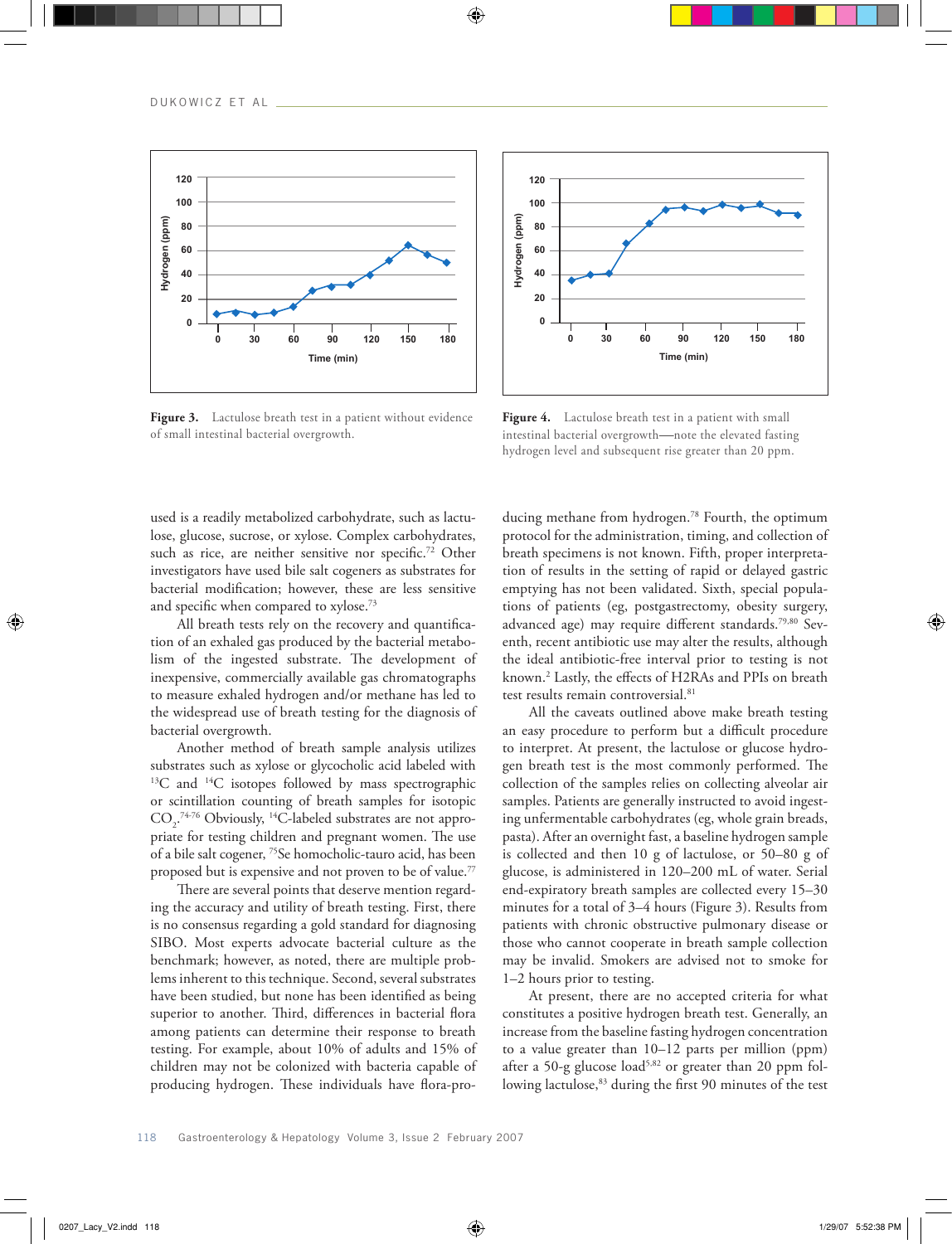

Figure 5. Lactulose breath test with a double peak seen in some patients with small intestine bacterial overgrowth.

has been accepted as proof of SIBO (Figure 4). Higher cutoff values increases the specificity at a loss of sensitivity. A second criteria often accepted as proof of overgrowth is a double peak (Figure 5). This consists of an initial hydrogen peak prior to 90 minutes, followed by a fall of more than 5 ppm over two consecutive samples, and then a second peak in breath hydrogen as the substrate enters the cecum.37

King and colleagues found that 1 g of xylose labeled with 1  $\mu$ Ci <sup>14</sup>C xylose was superior to hydrogen breath testing for the diagnosis of (culture-proven) SIBO.72 The xylose test had a 95% sensitivity compared to less than 50% sensitivity for lactulose and 25% for glucose breath testing. However, others have not been able to confirm the superiority of the 14C xylose test, instead reporting that the 50-g glucose hydrogen test is superior in patients with more than  $10^5$  coliform bacteria/mL. $^{84,85}\,$ Corazza and colleagues reported that the glucose and lactulose breath tests have sensitivities of 60–70%, with specificities of 40–80%.2 However, a recent study reported that glucose and lactulose breath tests, when compared to culture of an endoscopic small bowel aspirate, have lower sensitivities (glucose 44%, lactulose 31%) but higher specificities (glucose 80%, lactulose 86%) than previously thought.<sup>86</sup> Studies have found that the specificity of the 10-g lactulose breath test and the 14C-labeled 1-g xylose test were 100% when radionuclide scintigraphy was done during the test to assess gastric emptying.<sup>87,88</sup> Elevated fasting breath hydrogen (>19 ppm or methane >10 ppm) are excellent predictors of overgrowth, being highly specific (>90%) but not sensitive (<30%).<sup>89</sup> However, a normal fasting value should not obviate performing a complete test.

# **Treatment**

The goals of treatment for SIBO are threefold: 1) correct the underlying cause; 2) provide nutritional support, if necessary; and 3) treat the overgrowth.

Treatment aimed at correcting the underlying cause includes dietary, surgical, and medical therapies. Strict adherence to diet may lead to symptom improvement in patients with celiac disease and bacterial overgrowth. Surgical revision of altered small bowel anatomy may be beneficial in patients with SIBO secondary to small bowel diverticulosis, fistulas, or strictures. Medications should be reviewed to determine if they are playing a role in the development of symptoms. Patients with gastroparesis or small bowel dysmotility as the underlying cause of SIBO may benefit from the use of prokinetic agents. Patients with cirrhosis and SIBO (demonstrated with hydrogen breath testing) and small bowel dysmotility (manometry-proven) had an improvement in overgrowth and manometric parameters after treatment with cisapride, as compared to placebo.<sup>90</sup> Their improvement was comparable to that found in patients treated with alternating neomycin and norfloxacin. Octreotide improves small bowel dysmotility and, in a small group of patients, decreased SIBO.<sup>91,92</sup> Larger trials have not yet confirmed these findings.

Nutritional support, particularly in those patients with weight loss or vitamin and mineral deficiencies, is an important component of SIBO treatment. Supplementation and maintenance of vitamin  $B_{12}$  and fat-soluble vitamins, with correction of calcium and magnesium deficiencies, are key components of treatment. Lactase and fructase deficiency may develop due to inflammation of the small bowel brush border, and dietary restrictions are often advocated, although this has not been prospectively studied.

The mainstay of treatment for SIBO remains antibiotic therapy. Antibiotics reduce or eliminate the bacterial overload and reverse the mucosal inflammation associated with overgrowth and malabsorption.<sup>11</sup> Some authors advocate for the empiric treatment of suspected SIBO without diagnostic testing.<sup>93</sup> However, this approach is problematic because of a large placebo effect, the high cost of antibiotics, the potential for treatment complications (eg, resistance, drug interactions, side effects), and the need for recurrent courses of antibiotics. In fact, one trial demonstrated an average duration of symptom improvement of only 22 days, which translates into a need for at least 12 courses (presuming 7 days) of antibiotics per year to provide persistent symptom relief.<sup>94</sup>

A variety of antibiotics have been used in the treatment of SIBO, most with little supporting evidence. Ideally, antibiotic therapy would be based on bacterial culture and sensitivity data. However, this approach is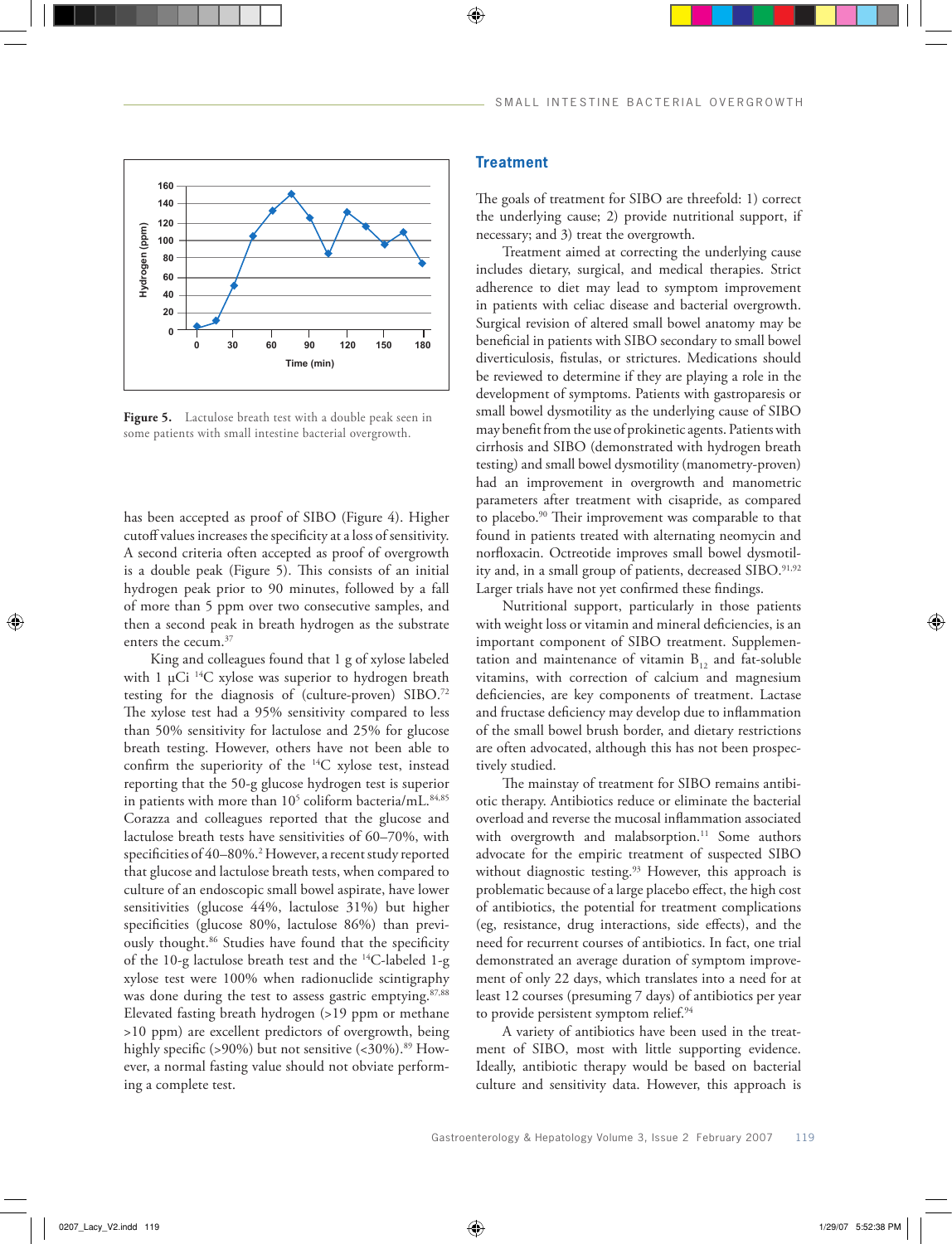impractical in the clinical setting and treatment is thus directed at likely organisms based on reports of culture data from SIBO patients.4 Tetracycline (and its derivatives) was the first drug to be recommended, although no published data are available on its efficacy. A recent trial showed decreased efficacy of chlortetracycline at improving hydrogen breath tests and symptoms of SIBO compared to newer antibiotics.<sup>95</sup> Other broad-spectrum antibiotics advocated for the treatment of SIBO include amoxicillin/clavulanate,<sup>11,42</sup> ciprofloxacin,<sup>83</sup> and doxycycline.8 However, these recommendations are based on uncontrolled data. More recently, direct comparisons between antimicrobial agents have emerged. Rifaximin (Xifaxan, Salix; a nonabsorbed rifamycin derivative) proved better than chlortetracycline at improving hydrogen breath testing and symptoms of SIBO.<sup>95</sup> However, a recent randomized crossover trial comparing rifaximin and metronidazole demonstrated superiority of metronidazole at improving hydrogen breath test results and symptoms of SIBO.94 In a group of patients with Crohn's disease and abnormal breath hydrogen tests, both metronidazole and ciprofloxacin normalized breath tests and improved bloating, loose stools, and abdominal pain.<sup>96</sup> A randomized controlled trial comparing norfloxacin and amoxicillin/clavulanate demonstrated similar efficacy at improving hydrogen breath analysis and diarrhea output compared to *Sacchromyces boulardii* and placebo; however, there was no improvement in other abdominal symptoms including bloating, flatus, abdominal pain, and borborygmi.<sup>97</sup>

A randomized, double-blinded trial of 111 patients who met Rome I criteria for IBS suggested improvements in symptoms (a composite score of pain, constipation, and diarrhea) with a 10-day course of neomycin compared to placebo; however, only 20% of patients normalized their abnormal lactulose breath tests.98 More recently, Pimentel and colleagues published a randomized, double-blinded trial comparing rifaximin (400 mg tid for 10 days) to placebo in 87 patients who met Rome I criteria for IBS.<sup>99</sup> Although the rifaximin group showed a greater percentage of global symptom improvement, this was limited to bloating, as scores for abdominal pain, diarrhea, and constipation did not improve significantly.

The optimal duration of antibiotic therapy is not known, and most trials employed a 7- to 10-day course. Some studies have incorporated cyclic antibiotic regimens (eg, 10 days per month), although there are no data to support this approach as being more effective than a single course. Finally, the commonly employed practice of rotating antibiotics to improve efficacy and reduce resistance has not been studied.

Attempts at treating SIBO with probiotics (nonpathogenic strains of bacteria) have shown mixed results. A placebo-controlled trial of *Lactobacillus* showed an improvement in diarrhea and a reduction in hydrogen breath levels that was sustained for 21 days after completing treatment.<sup>100</sup> Other trials have not shown such encouraging results,<sup>94,101</sup> and further studies are needed to define the role of probiotic therapy in SIBO.

# **References**

1. Fine D, Schiller LR. American Gastroenterological Association Medical Position Statement. Guidelines for the evaluation and management of chronic diarrhea. *Gastroenterology*. 1999;116:1464-1486.

2. Corrazza GR, Menozzi MG, Strocchi A, et al. The diagnosis of small bowel bacterial overgrowth: reliability of jejunal culture and inadequacy of breath hydrogen testing. *Gastroenterology*. 1990;98:302-309.

3. Issacs PE, Kim YS. Blind loop syndrome and small bowel bacterial contamination. *Clin Gastroenterol.* 1983;12:395-414.

4. Bouhnik Y, Alain S, Attar A, et al. Bacterial populations contaminating the upper gut in patients with small intestinal bacterial overgrowth syndrome. *Am J Gastroenterol*. 1999;94:1327-1331.

5. Parlesak A, Klein B, Schecher K, et al. Prevalence of small bowel bacterial overgrowth and its association with nutrition intake in nonhospitalized older adults. *J Am Geriatr Soc.* 2003;51:768-773.

6. Mitsui T, Kagami H, Kinomoto H, et al. Small bowel bacterial overgrowth and rice malabsorption in healthy and physically disabled older adults. *J Hum Nutr Dietet.* 2003;16:119-122.

7. Teo M, Chung S, Chitti L, et al. Small bowel bacterial overgrowth is a common cause of chronic diarrhea. *J Gastro Hepatol*. 2004;19:904-909.

8. Lewis SJ, Potts LF, Malhotra R, et al. Small bowel bacterial overgrowth in subjects living in residential care homes. *Age Ageing.* 1999;28:181-185.

9. Pimentel M, Chow EJ, Lin HC. Normalization of lactulose breath testing correlates with symptom improvement in irritable bowel syndrome: a double-blind, randomized, placebo-controlled study. *Am J Gastroenterol*. 2003;98:412-419.

10. Riordan SM, McIver CJ, Wakefield D, et al. Small intestinal mucosal immunity and morphometry in luminal overgrowth of indigenous gut flora. *Am J Gastroenterol.* 2001;96:494-500.

11. Haboubi NY, Lee GS, Montgomery RD. Duodenal mucosal morphometry of elderly patients with small intestinal bacterial overgrowth: Response to antibiotics treatment. *Age Ageing*. 1991;20:29-32.

12. Saltzman JR, Kowdley KV, Pedrosa MC, et al. Bacterial overgrowth without clinical malabsorption in elderly hypochlorhydric subjects. *Gastroenterology*. 1994;106:615-623.

13. Husebye E, Skar V, Hoverstad T, et al. Fasting hypochlorhydria with gram positive gastric flora is highly prevalent in healthy old people. *Gut.* 1992;33: 1331-1337.

14. Iivonen MK, Ahola TO, Matikainen MJ. Bacterial overgrowth, intestinal transit, and nutrition after total gastrectomy. *Scan J Gastroenterol*. 1998;33:63-70. 15. Brandi G, Biavati B, Calabrese C, et al. Urease-positive bacteria other than Helicobacter pylori in human gastric juice and mucosa. *Am J Gastroenterol.* 2006; 101:1756-1761.

16. Shindo K, Fukumura M. Effect of H2-receptor antagonists on bile acid metabolism. *J Investig Med.* 1995;43:170-177.

17. Thorens J, Froehlich F, Schwizer W, et al. Bacterial overgrowth during treatment with omeprazole compared with cimetidine: a prospective randomised double blind study. *Gut*. 1996;39:54-59.

18. Lewis SJ, Franco S, Young G, et al. Altered bowel function and duodenal bacterial overgrowth in patients treated with omeprazole. *Aliment Pharmacol Ther.* 1996;10:557-561.

19. Vantrappen G, Janssens J, Hellemans J, et al. The interdigestive motor complex of normal subjects and patients with bacterial overgrowth of the small intestine. *J Clin Invest.* 1977;59:1158-1166.

20. Stotzer PO, Bjornsson ES, Abrahamsson H. Interdigestive and postprandial motility in small-intestinal bacterial overgrowth. *Scan J Gastroenterol.* 1996;31: 875-880.

21. Husebye E, Skar V, Hoverstad T, et al. Abnormal intestinal motor patterns explain enteric colonization with gram-negative bacilli in late radiation enteropathy. *Gastroenterology.* 1995;109:1078-1089.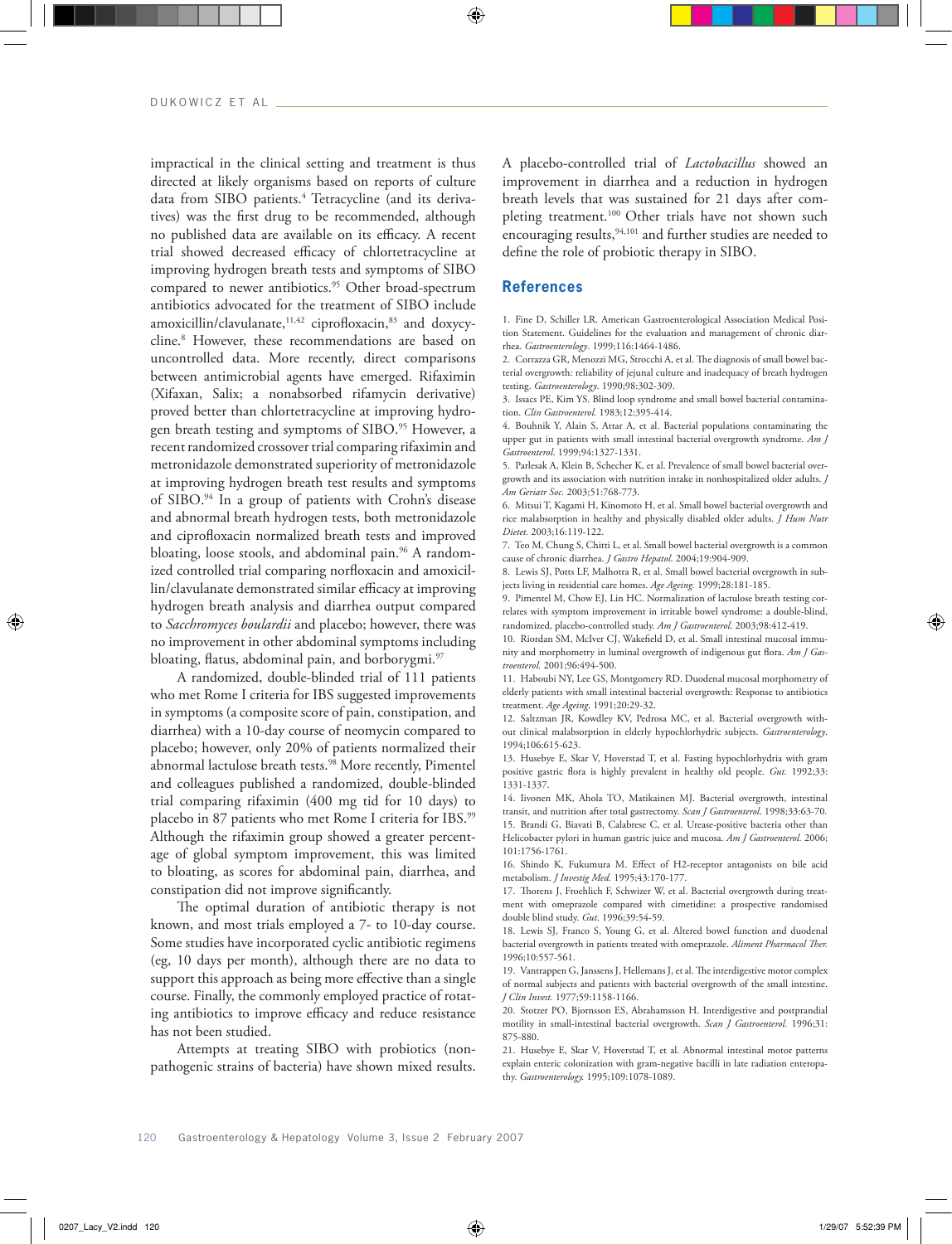22. Lacy BE, Koch KL, Crowell MD. Manometry. In: Schuster MM, Crowell MD, Koch KL, eds. *Atlas of Gastrointestinal Motility*. 2nd ed. Hamilton, B.C. Decker. 2002:135-150.

23. Parkman HP, Hasler WL, Fisher RS. American Gastroenterological Association technical review on the diagnosis and treatment of gastroparesis. *Gastroenterology.* 2004;127:1592-1622.

24. Nieuwenhuijs VB, Verheem A, Van Duijvenbode-Beumer H, et al. The role of interdigestive small bowel motility in the regulation of gut microflora, bacterial overgrowth, and bacterial translocation in rats. *Ann Surg*. 1998; 228:188-193.

25. Gunnarsdottir SA, Sadik R, Shev S, et al. Small intestinal motility disturbances and bacterial overgrowth in patients with liver cirrhosis and portal hypertension. *Am J Gastroenterol.* 2003;98:1362-1370.

26. Strid H, Simren M, Stotzer PO, et al. Patients with chronic renal failure have abnormal small intestinal motility and a high prevalence of small intestinal bacterial overgrowth. *Digestion.* 2003;67:129-137.

27. Wegener M, Adamek RJ, Wedmann B, et al. Gastrointestinal transit through esophagus, stomach, small and large intestine in patients with progressive systemic sclerosis. *Dig Dis Sci.* 1994;39:2209-2215.

28. Kaye SA, Lim SG, Taylor M, et al. Small bowel bacterial overgrowth in systemic sclerosis: detection using direct and indirect methods and treatment outcome. *Brit J Rheumatol*. 1995;34:265-269.

29. Armbrecht U, Lundell L, Lindstedt G, et al. Causes of malabsorption after total gastrectomy with Roux-en-Y reconstruction. *Acta Chir Scand.* 1988;154:37-41.

30. Akhrass R, Yaffe MB, Fischer C, et al. Small-bowel diverticulosis: perceptions and reality. *J Am Coll Surg.* 1997;184:383-388.

31. Swan RW. Stagnant loop syndrome resulting from small-bowel irradiation injury and intestinal by-pass. *Gynecol Oncol.* 1974;8:441-445.

32. Castiglione F, Del Vecchio Blanco G, Rispo A, et al. Orocecal transit time and bacterial overgrowth in patients with Crohn's disease. *J Clin Gastroenterol.*  2000;31:63-66.

33. Pignata C, Budillon G, Monaco G, et al. Jejunal bacterial overgrowth and intestinal permeability in children with immunodeficiency syndromes. *Gut.*  1990;31:879-882.

34. Riordan SM, McIver CJ, Wakefield D, et al. Serum immunoglobulin and soluble IL-2 receptor levels in small intestinal overgrowth with indigenous gut flora. *Dig Dis Sci.* 1999;44:939-944.

35. Riordan SM, McIver CJ, Wakefield D, et al. Small intestinal bacterial overgrowth in the symptomatic elderly. *Am J Gastroenterol*. 1997;92:47-51.

36. McLoughlin GA, Hede JE, Temple JG, et al. The role of IgA in the prevention of bacterial colonization of the jejunum in the vagotomized subject. *Br J Surg.*  1978;65:435-437.

37.Wilcox CM, Waites KB, Smith PD. No relationship between gastric pH, small bowel bacterial colonization, and diarrhoea in HIV-1 infected patients. *Gut.* 1999;44:101-105.

38. Lacy BE, DeLee R. Irritable Bowel Syndrome: A syndrome in evolution. *J Clin Gastroenterol.* 2005;39:S230-S242.

39. Pimentel M, Chow EJ, Lin HC. Eradication of small intestinal bacterial overgrowth reduces symptoms in irritable bowel syndrome. *Am J Gastroenterol.*  2000;95:3503-3506.

40. Nucera G, Gabrielli M, Lupascu A, et al. Abnormal breath tests to lactose, fructose, and sorbitol in irritable bowel syndrome may be explained by small intestinal bacterial overgrowth. *Aliment Pharmacol Ther.* 2005;21:1391-1395.

41. Parisi G, Leandro G, Bottona E, et al. Small intestinal bacterial overgrowth and irritable bowel syndrome [letter]. *Am J Gastroenterol.* 2003;98:2572.

42. Walters B, Vanner SJ. Detection of bacterial overgrowth in IBS using the lactulose H2 breath test: Comparison with the 14C-d-xylose and healthy controls. *Am J Gastroenterol*. 2005;1566-1570.

43. Pimentel M, Soffer EE, Chow EJ, et al. Lower frequency of MMC is found in IBS subjects with abnormal lactulose breath test, suggesting bacterial overgrowth. *Dig Dis Sci.* 2002;47:2639-2643.

44. Virally-Monod M, Tielmans D, Kevorkian JP, et al. Chronic diarrhea and diabetes mellitus: prevalence of small intestinal bacterial overgrowth. *Diabetes Metab.* 1998;24:530-536.

45. Urita Y, Ishihara S, Akimoto T, et al. Seventy-five gram glucose tolerance test to assess carbohydrate malabsorption and small bowel bacterial overgrowth. *World J Gastroenterol.* 2006;12:3092-3095.

46. Husebye E, Engedal K. The patterns of motility are maintained in the human small intestine throughout the process of aging. *Scand J Gastroenterol.*  1992;27:397-404.

47. Melkersson M, Andersson H, Bosaeus I, et al. Intestinal transit time in constipated and non-constipated geriatric patients. *Scand J Gastroenterol.* 1983; 18:593-597.

48. Tursi A. Gastrointestinal motility disturbances in celiac disease. *J Clin Gastroenterol.* 2004;38:642-645.

49. Tursi A, Brandimarte G, Giorgetti GM. High prevalence of small intestinal bacterial overgrowth in celiac patients with persistence of gastrointestinal symptoms after gluten withdrawal. *Am J Gastroenterol.* 2003;98:839-843.

50. Deitch EA, Sittig K, Li M, et al. Obstructive jaundice promotes bacterial translocation from the gut. *Am J Surg.* 1990;159:79-84.

51. Madrid AM, Cumsille F, Defillippi C. Altered small bowel motility in patients with liver cirrhosis depends on severity of liver disease. *Dig Dis Sci.* 1997;42: 738-742.

52. Chang CS, Chen GH, Lien HC, et al. Small intestine dysmotility and bacterial overgrowth in cirrhotic patients with spontaneous bacterial peritonitis. *Hepatology.* 1998;28:1187-1190.

53. Morencos FC, de las Heras Castano G, Martin Ramos L, et al. Small bowel bacterial overgrowth in patients with alcoholic cirrhosis. *Dig Dis Sci.*  1995;40:1252-1256.

54. Bauer TM, Steinbruckner B, Brinkmann FE, et al. Small intestinal bacterial overgrowth in patients with cirrhosis: prevalence and relation with spontaneous bacterial peritonitis. *Am J Gastroenterol*. 2001;96:2962-2967.

55. Bauer TM, Schwacha H, Steinbruckner B, et al. Small intestinal bacterial overgrowth in human cirrhosis is associated with systemic endotoxemia. *Am J Gastroenterol.* 2002;97:2364-2370.

56. Chang CS, Yang SS, Kao CH, et al. Small intestinal bacterial overgrowth versus antimicrobial capacity in patients with spontaneous bacterial peritonitis. *Scand J Gastroenterol.* 2001;36:92-96.

57. Li YF, Newton TJ, Weisbrodt NW, et al. Intestinal migrating myoelectrical complexes in rats with acute pancreatitis and bile duct ligation. *J Surg Res.*  1993;55:182-187.

58. Van Felius ID, Akkermans LMA, Bosscha K, et al. Interdigestive small bowel motility and duodenal bacterial overgrowth in experimental acute pancreatitis. *Neurogastroenterol Motil.* 2003;15:267-276.

59. Trespi E, Ferrieri A. Intestinal bacterial overgrowth during chronic pancreatitis. *Curr Med Res Opin*. 1999;15:47-52.

60. Hauge T, Persson J, Danielsson D. Mucosal bacterial growth in the upper gastrointestinal tract in alcoholics (heavy drinkers). *Digestion*. 1997;58:591-595.

61. Stotzer PO, Johansson C, Mellstrom D, et al. Bone mineral density in patients with small intestinal bacterial overgrowth. *Hepatogastroenterology.* 2003;50: 1415-1418.

62. Saltzman JR, Russell RM. Nutritional consequences of intestinal bacterial overgrowth. *Comp Ther*. 1994;20:523-530.

63. Shindo K, Machinda M, Koide K, et al. Deconjugation ability of bacteria isolated from the jejunal fluid of patients with progressive systemic sclerosis and its gastric pH. *Hepatogastroenterology.* 1998;45:1643-1650.

64. Wanitschke R, Ammon HV. Effects of dihydroxy bile acids and hydroxyl fatty acids on the absorption of oleic acid in the human jejunum. *J Clin Invest.*  1978;61:178-186.

65. Gianella RA, Rout WR, Toskes PP. Jejunal brush border injury and impaired sugar and amino acid uptake in the blind loop syndrome. *Gastroenterology.*  1974;67:965-974.

66. King CE, Toskes PP. Protein-losing enteropathy in the human and experimental rat blind-loop syndrome. *Gastroenterology.* 1981;80:504-509.

67. Welkos SL, Toskes PP, Baer H. Importance of anaerobic bacteria in the cobalamin malabsorption of the experimental rat blind loop syndrome. *Gastroenterology.*  1981;80:313-320.

68. Suter PM, Golner BB, Goldin BR, et al. Reversal of protein-bound vitamin B12 malabsorption with antibiotics in atrophic gastritis. *Gastroenterology*. 1991;101:1039-1045.

69. Russell RM, Krasinski SD, Samloff IM, et al. Folic acid malabsorption in atrophic gastritis: Possible compensation by bacterial folate synthesis. *Gastroenterology.* 1986; 91: 1476-1482.

70. Camilo E, Zimmerman J, Mason JB, et al. Folate synthesized by bacteria in the human upper small intestine is assimilated by the host. *Gastroenterology*. 1996;110:991-998.

71. Romagnuolo, J, Schiller, D, Bailey, RJ. Using breath tests wisely in a gastroenterology practice: an evidence-based review of indications and pitfalls in interpretation. *Am J Gastroenterol*. 2002; 97:1113-1126.